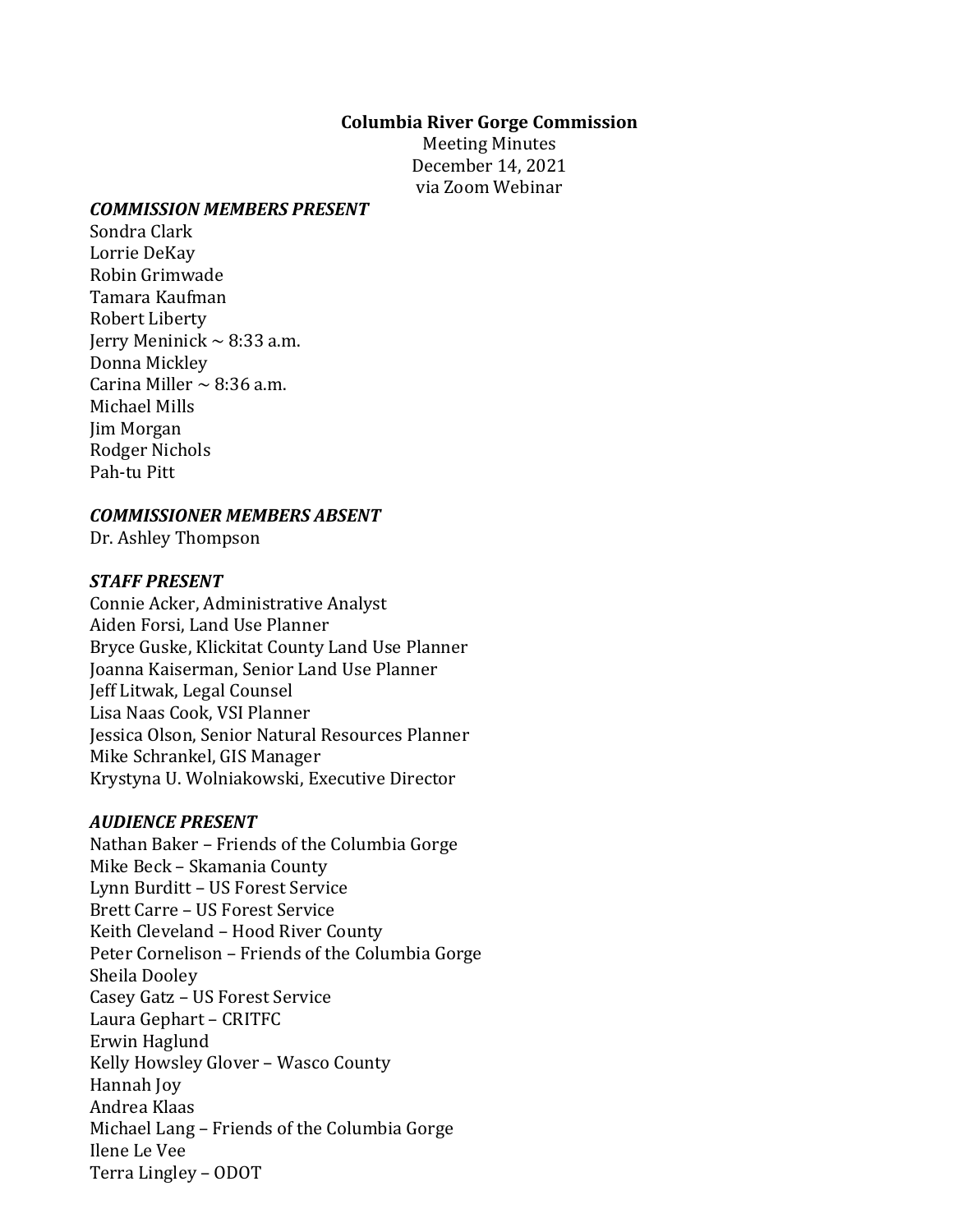Steve McCoy – Friends of the Columbia Gorge Irene Pasternack Sue Kuehl Pederson Alan Peters – Skamania County B Rogers Michael Sallis – Clark County Community Development Tyler Stone – Wasco County Janet Wainwright Eric Walker – Hood River County Amy Weissfeld

Others were present during the meeting.

**Call to Order and Roll** (8:30 a.m.) Chair Liberty called the meeting to order and Connie Acker called roll.

**Approval of November 9, 2021, Commission Meeting Minutes** (8:33 a.m.) Commissioner Rodger Nichols moved to adopt the November 9, 2021, Minutes and Commissioner Lorrie DeKay seconded. The November 9, 2021, Minutes were approved by a majority voice vote. Robert Liberty abstained.

**Land Acknowledgment** (8:34 a.m.) The Land Acknowledgment was read by Chair Liberty.

**Treaty Tribe Word of the Day** (8:35 a.m.) Commissioner Meninick shared the Yakama Nation word of the day, which is twít'aš. This is how the Yakama Nation identifies the grizzly bear. Commissioner Meninick shared the legend of this animal being part of the celestial bodies and how twít'aš got into the stars. Twít'aš was the provider for tribes.

**Opportunity for Treaty Tribe Nations to Address Commission** (8:40 a.m.) As part of the Government-to-Government consultation process, the Commission welcomes input from Treaty Tribe Nations on any issue on the agenda and any other matters. The Treaty Tribe Nations did not offer testimony.

**Opportunity for Public Comment for Items not on the Agenda\*** (8:40 a.m.) No one offered public comment at this time. Erwin Haglund was expected to call into the meeting and requested time to comment earlier in the week via email. Since this agenda item was sooner than expected, the Commission agreed to allow Mr. Haglund to provide comment when he signed into the meeting closer to the scheduled public comment time of 8:55 a.m.

**Tribute to Kate Mills** (8:45 a.m.) Krystyna U. Wolniakowski read a written tribute by former Commissioner Bowen Blair in honor of the late Kate Mills. (Attachments A and B)

**Executive Director's Report** (8:47 a.m.) Krystyna U. Wolniakowski, Executive Director, and staff provided updates on:

# • **Counties' Land Use Ordinances**

- o Joanna Kaiserman, Senior Land Use Planner, updated the Commission on new land use ordinances being prepared by the Oregon counties within the National Scenic Area:
	- Multnomah County's Board of County Commissioners will hear the second reading of their new ordinance on December 16, 2021. It is anticipated that the new ordinance will be adopted at that meeting.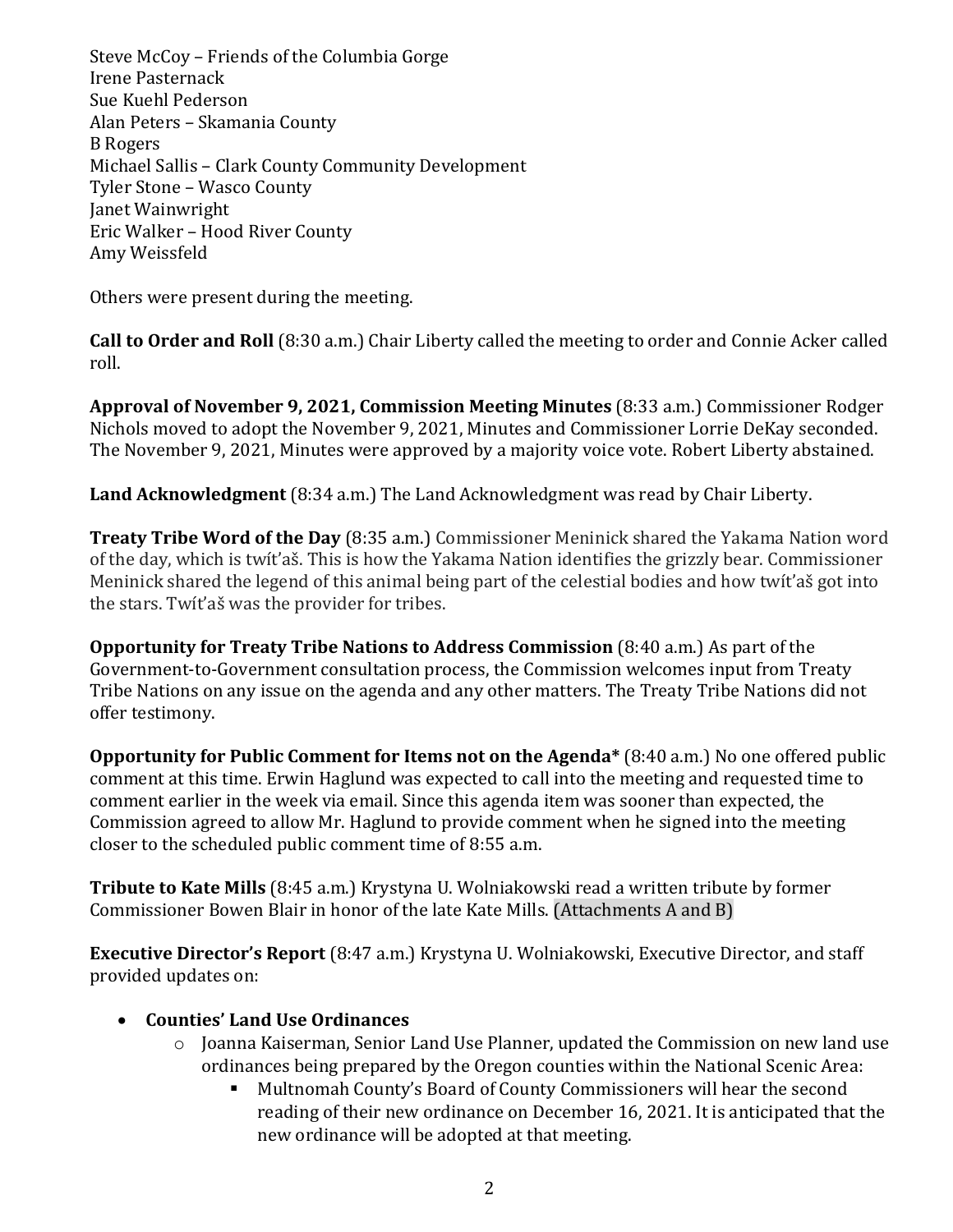- Hood River County's Board of County Commissioners adopted their new ordinance in November and Commission staff received the updated ordinance December 13, 2021.
- Wasco County's Board of Commissioners adopted their new ordinance on November 3, 2021. Commission staff anticipates receiving the adopted ordinance some time the week of December 14, 2021.
- $\circ$  Aiden Forsi, Land Use Planner, updated the Commission on new land use ordinances being prepared by Clark and Skamania:
	- Clark County's Board of Commissioners adopted their new ordinance on December 7, 2021. Commission staff anticipates receiving the adopted ordinance some time the week of December 14, 2021.
	- Skamania County's Board of Commissioners will hold its public hearing for the new ordinance adoption the evening of December 14, 2021. It is anticipated that the new ordinance will be adopted at that meeting.

**Wolniakowski:** The Commission will review the counties' ordinances in February and March. Once the Commission approves the ordinances, they will be transmitted to the Secretary of Agriculture for concurrence through the US Forest Service.

**Mills:** Requested procedural clarification regarding the comments received from Friends of the Columbia Gorge relating to the Skamania County ordinance.

**Wolniakowski:** A letter signed by Wolniakowski and Commissioner Donna Mickley on behalf of the US Forest Service was submitted to the Skamania County Board of Commissions explaining clarifications to the revised Management Plan. Commissioner Tamara Kaufman and Wolniakowski will personally attend the Skamania County Board of Commissioners' meeting to address questions that may come up. Planner Forsi will also be available by phone.

• **Access Database Replacement Project** – Mike Schrankel, Access Database Replacement Project Coordinator, reported that staff completed scoring the four proposals received and interviewed the two vendors with the highest scores. After scoring the interviews, staff determined that Sitka Technology Group LLC located in Lake Oswego, Oregon, was the apparent successful bidder (ASB). Sitka has assisted Puget Sound Partnership and Tahoe Region Planning Agency with similar projects, has worked with the Washington OCIO gated funding process, and has worked with our current OCIO project manager.

The bidders not chosen as ASB are allowed to request a debrief conference. The debrief is designed to allow bidders to receive feedback to improve their scores on future bids. After debriefing and expiration of the protest period, staff anticipates awarding the bid to Sitka and begin contract negotiations. It is anticipated that the project will begin after the first of the year.

- **FY21 Financial Statement Audit, 2021-23 Budget, and 2023-25 Budget Updates** Connie Acker, Administrative Analyst, reported:
	- o The FY21 Financial Statement Audit exit conference was held on December 8, 2021. During that conference, the Office of the Washington State Auditor reported a clean audit. Upon receipt of the audit report, it will be uploaded to the Commission website under the Commission Operations tab.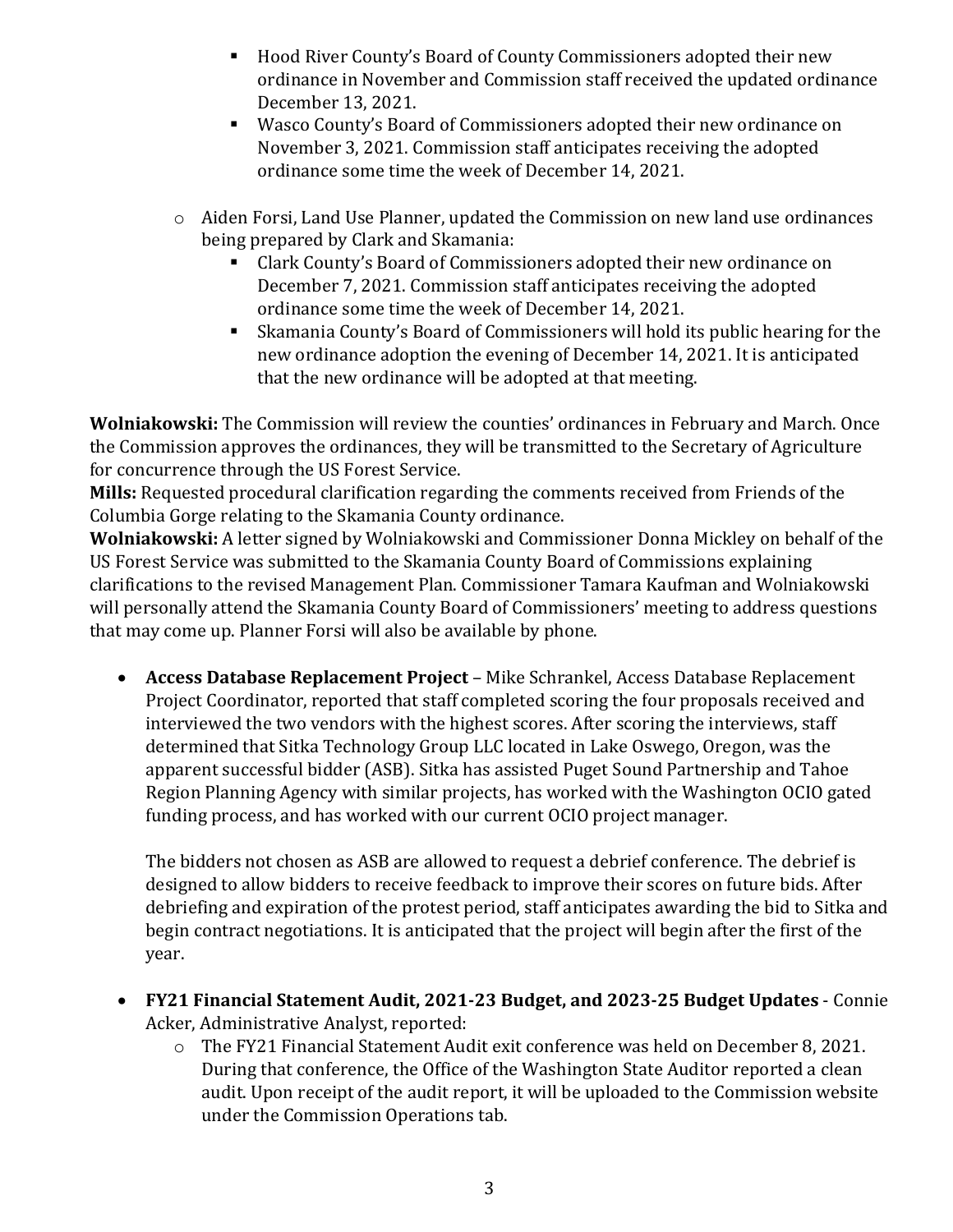- o As always staff is monitoring the 2021-23 biennial budget carefully and reported some savings in travel allotments. As mentioned previously, the FY22 budget has less funds allocated than the FY23 budget due to Washington legislative appropriations.
- o Staff has started assembling information, making projections, and compiling a list of possible budget packages for the 2023-25 biennial budget. Staff will review the agency's needs based on the priorities selected by the Commission. Oregon's Agency Request Budget is due in July 2022 and Washington's budget is due mid-September.
- **Climate Change Action Plan (CCAP)** Jessica Olson, Senior Natural Resources Land Use Planner, reported that staff hosted two virtual "focus group" meetings for agriculture professionals in the gorge:
	- o Meeting materials are posted on the website Initiatives page, including a summary of the items landowners told us they are doing on their properties to deal with climate impacts, build soils and carbon storage, and be more sustainable in their operations.
	- o Outcomes in terms of concrete actions we can take: Coordination with the Conservation Districts across the river and with landowners, share incentives including technical assistance (Ecology funding not yet being taken advantage of).
		- We have identified a need to support restoration and enhancement projects as part of this CCAP effort, particularly for wetlands and water resources, and also for forest health and fuels reduction to reduce fire risk.
		- In the ag meetings we heard that conservation projects on ag lands are also hampered by permitting costs and grant-funding timelines.
		- So, this idea of reducing barriers to enhancement projects is going to be a priority in the CCAP.
	- o One final note on the ag meetings something that we knew anecdotally that came out of the data and presentations is the trend that we see in the Gorge with the fastest growing area of ag production is in vineyards in Klickitat County, whereas other crop types are relatively stable. This is an important consideration for land use planning, as these trends probably could not have been predicted when the Management Plan was first written.

The first half of the CCAP is being reviewed by the Review Committee; they will receive the second half this week. Staff is also going to be reviewing the draft. Staff expects to have a draft for the public and Commission early in the New Year.

• **Best Practices Survey** - Wolniakowski reported that the Best Practices Survey will be emailed to Commissioners in mid-January. The Best Practices Survey is important because it is linked to the agency's budget. The survey asks the Commission to evaluate itself in terms of best practices and how its roles and responsibilities were implemented for the calendar year.

Chair Liberty requested updates on the status of County MOUs and the Klickitat County Compliance Study.

- **County MOUs** Wolniakowski reported that county MOUs are on hold until Spring of 2022 after all of the counties have received concurrence for their new National Scenic Area land use ordinances. No updates will be forthcoming for the next several months.
- **Klickitat County Compliance Study** Aiden Forsi reported that he has requested information from the Klickitat County Building Department, which is the last set of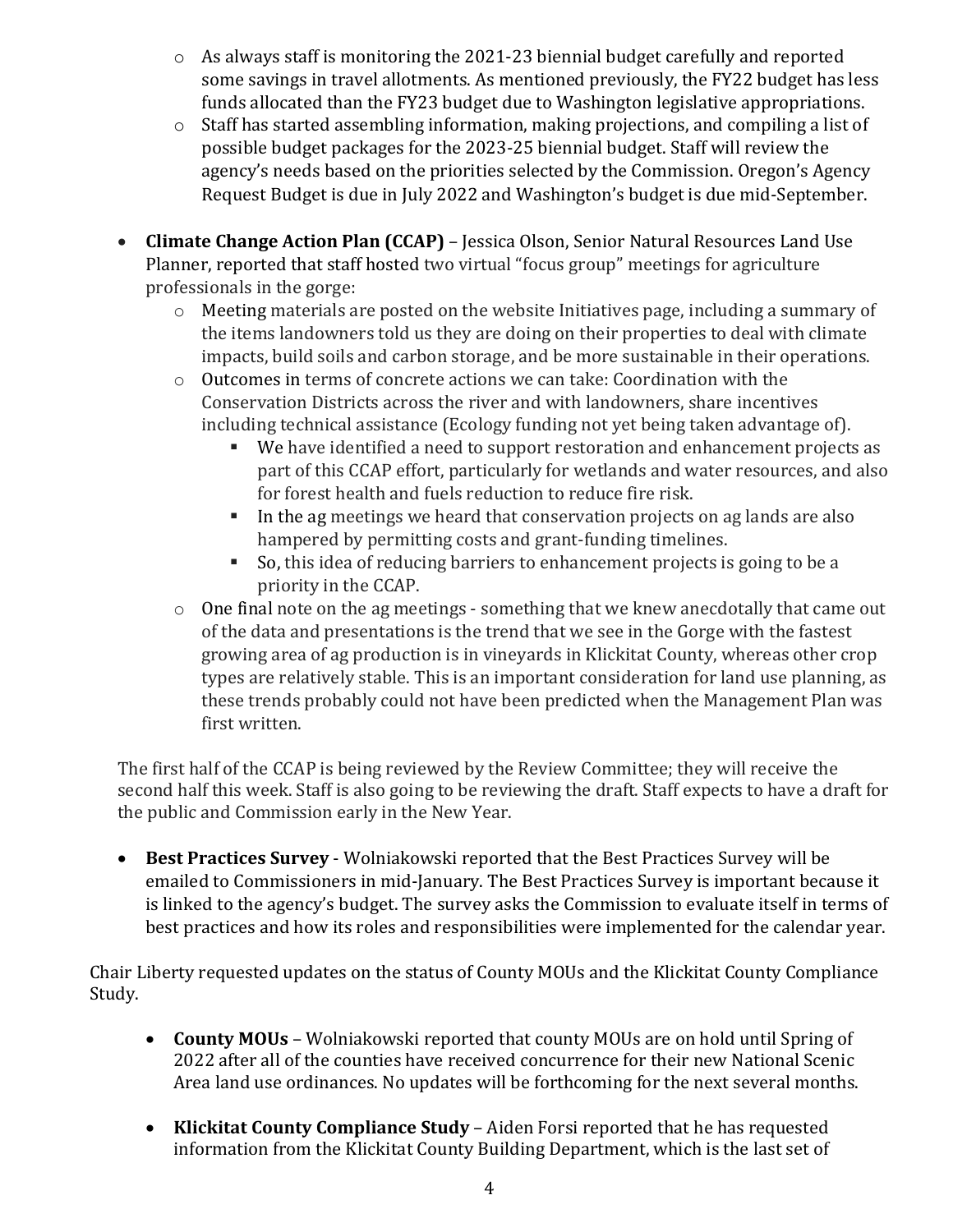information he needs before he can begin data analysis. Forsi intends to present the final report at the February 8, 2022, Commission meeting.

**Public Comment by Erwin Haglund** (9:12 a.m.) Erwin Haglund gave comment in support of his request for a plan amendment to change the land use designation of his lots west of the City of Hood River from Large Woodland to Small Woodland to allow for more development. Commissioners discussed Mr. Haglund's request and directed staff to develop a recommendation for the Commission to vote on to allow Mr. Haglund an opportunity to address the Commission after the staff presents their report. The Commission expects to review, discuss, and vote on the staff's recommendation at the February 2022 Commission meeting.

**Work Session Report\* - Vital Sign Indicators (VSI) Program** (9:33 a.m.) Lisa Naas Cook, VSI Planner, provided an overview of the draft indicators for natural resources and climate change for Commission discussion and deliberation. See pages 5-7 on the VSI staff report (12/14/2021) for the list of draft indicators. (Attachment C)

During the presentation, Chair Liberty offered this recommendation to staff: Using the main land cover types in National Land Cover Database, create a map comparing historic data (1986 or earliest available) and current data.

**Public Comment on the Vital Sign Indicators (VSI) Program** (10:04 a.m.) The following provided public comment:

- Michael Lang, Friends of the Columbia Gorge Commented that an inventory of dwellings in forest land is another metric that is useful to assess wildfire risk.
- Ilene LeVee Expressed support for staff's work on VSI.

**Commission Discussion on Draft Natural Resource and Climate Change Indicators** (10:08 a.m.) **Kaufman**: Important to keep in mind the policy context of the coniferous forests indicators, extent and land cover change. Forest practices are allowed in the National Scenic Area, and these indicators will show changes in extent corresponding with allowed logging activities.

**Morgan**: Expressed support for the draft natural resource indicators and offered points to consider on several topics.

- Grasslands: Functionality is dependent on quality. Support starting with extent and hope to be able to use remote sensing for a quality indicator in the future.
- Wetlands: Floodplain connectivity is important.
- Talus: Like the emphasis on temperature and moss cover as indicators of habitat and changes in climate.
- Air Quality: Lichen distribution is a good indicator.
- Wildfire: Acres of fuels reduction on NFS lands indicator helps tell the story of work to reduce wildfire risk and enhance carbon storage.
- Carbon Storage: Difficult to pursue at this time, given different methods for measuring carbon storage and complexity of the topic.

**Pitt**: Offered several comments on the draft indicators:

- Transportation: Suggested partnering with state parks or DOTs to explore fish-friendly EV infrastructure. Important to consider that much of the energy for EV comes from dams. Mentioned idea of connecting EV charging stations with solar power generated on site.
- Wildfire: Commented that burn severity, recovery, and response are additional factors that could be considered.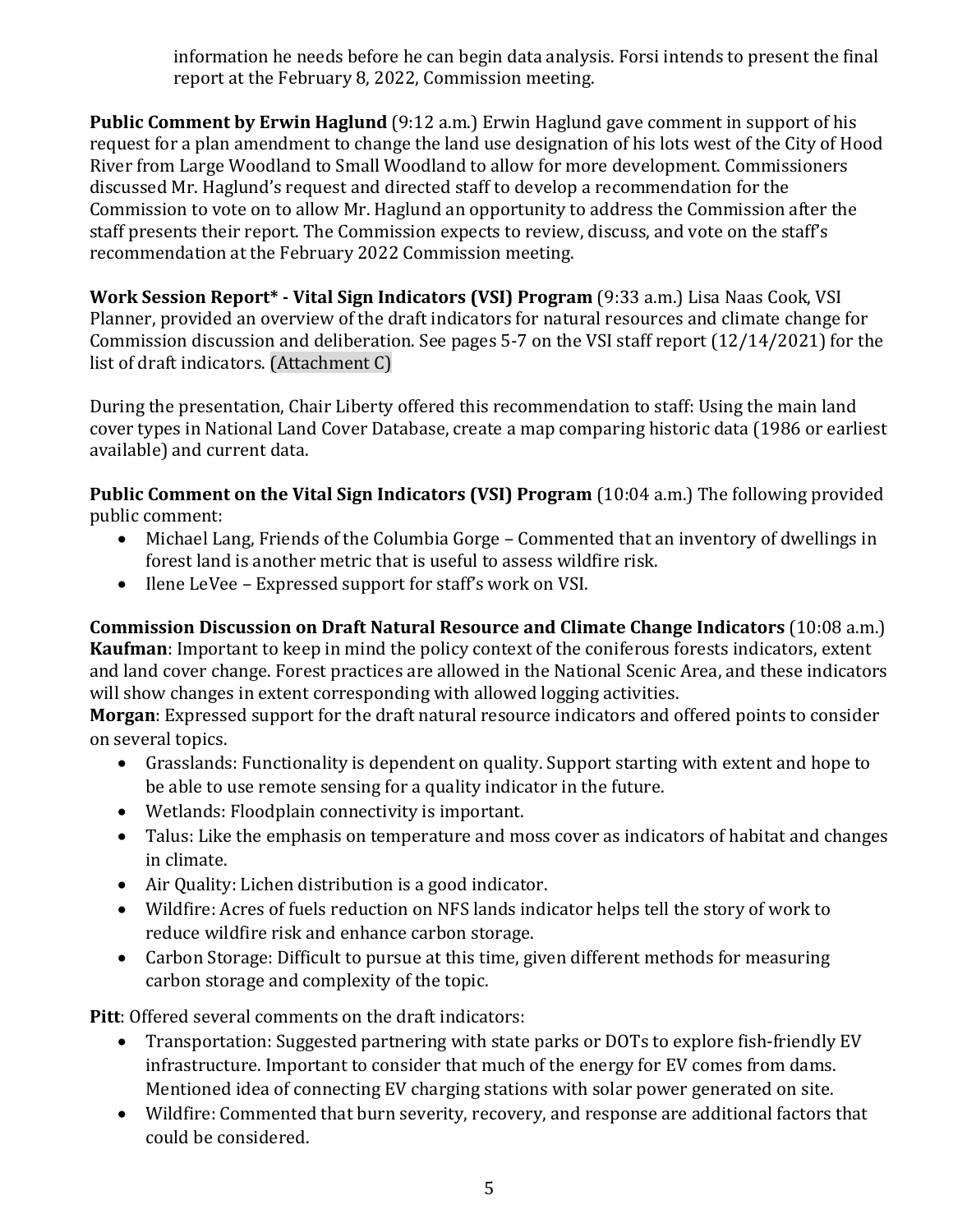• Soil moisture: Mentioned that this data can be helpful to understand how water moves through a system.

# **Commission Vote on Draft Natural Resource Indicator Recommendations**

Staff recommendation: *Move forward with draft natural resource indicators on pages 5-7 in the staff report.* An informal vote resulted in 9 thumbs up.

## **Commission Discussion on Climate Change Indicator Topic Recommendations**

### **Commission Vote on Wildfire**

Staff recommendation: *Move forward with wildfire extent/distribution and acres of fuels reduction on NFS lands indicators. Continue working with partners on an all-lands fuels reduction indicator.* An informal vote resulted in 8 thumbs up and 1 thumb sideways. **Pitt:** The rationale for the sideways thumb was timing and resources.

## **Commission Vote on Carbon Storage**

Staff recommendation: *Complete detailed land cover data layer necessary for natural resource indicators. When that product is complete, the Commission can reassess capacity and need for additional carbon storage assessment work.* An informal vote resulted in 7 thumbs up and 2 thumbs sideways (Morgan and Nichols).

**Morgan:** Does not feel this is a priority at this time, given complexity of data required. **Nichols:** Not a priority at this time.

## **Commissioner Comments on Transportation**

**Liberty:** Offered an alternative to the staff recommendation on transportation: Gather information on metrics with available data including average commute length, trip volume data (from DOTs, could include bridge crossings), state park visitation, and transit trips.

**Naas Cook:** Asked whether Chair Liberty was interested in a one-time assessment with this information or wanted these to be incorporated as long-term indicators.

**Liberty:** Replied that this data could be used in the interim and fit the indicators to the authority of Commission. Not comfortable tabling this entire indicator.

**Kaufman:** Asked for staff clarification on tabling transportation indicator for this biennium.

**Wolniakowski:** Biennium ends June 30, 2023.

**Pitt:** Hope to gather interim data on this indicator.

**Nichols:** Respect staff work and recommendations.

**Mickley:** Makes sense to table this indicator. It is a priority but coordination of this large, complex issue needs time.

### **Commission Vote on Transportation**

Staff recommendation: *The current staff recommendation is to table a transportation-related indicator for this biennium given the amount of work that would be needed without additional resources.* An informal vote resulted in 6 thumbs up, 2 thumbs sideways (Pitt and Miller), and 1 thumb down (Liberty).

**BREAK** – 11:10 a.m. to 11:20 a.m.

**Action Item - Adoption of Commission Ordinance\*** (11:20 a.m.) Joanna Kaiserman, Senior Planner, and Jeff Litwak, Legal Counsel, presented the final draft Land Use Ordinance for Klickitat County. (Attachment D)

### **Public Comment on Land Use Ordinance**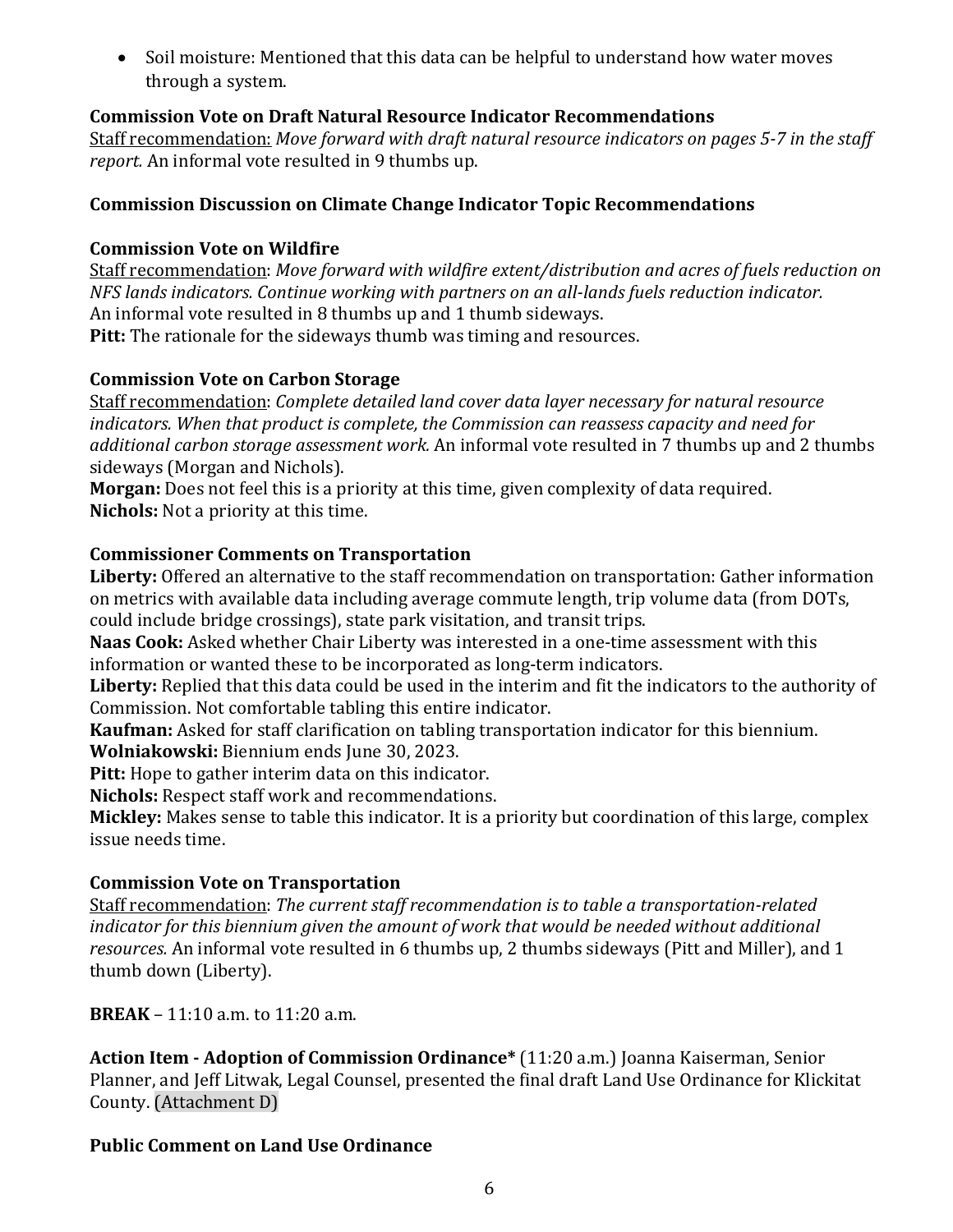• Michael Lang, Friends of the Columbia Gorge – Reiterated Friends' written public comment dated December 13, 2021. (Attachment E)

# **Commission Vote to Approve Land Use Ordinance**

After Commission discussion regarding short-term rental language and language concerning expiration of director decisions, Commissioner Nichols moved to approve the land use ordinance and Commissioner Kaufman seconded.

|                 | Yes                       | No                      | Abstain |
|-----------------|---------------------------|-------------------------|---------|
| <b>Clark</b>    | $\times$                  |                         |         |
| <b>DeKay</b>    | $\overline{\mathsf{x}}$   |                         |         |
| Grimwade*       | $\times$                  |                         |         |
| <b>Kaufman</b>  | $\overline{\mathsf{x}}$   |                         |         |
| <b>Meninick</b> | $\boldsymbol{\mathsf{x}}$ |                         |         |
| <b>Miller</b>   | $\boldsymbol{\mathsf{x}}$ |                         |         |
| <b>Mills</b>    | $\overline{\mathsf{x}}$   |                         |         |
| Morgan          | $\times$                  |                         |         |
| <b>Nichols</b>  | $\overline{\mathsf{x}}$   |                         |         |
| Pitt            | $\boldsymbol{\mathsf{x}}$ |                         |         |
| <b>Thompson</b> |                           |                         |         |
| <b>Liberty</b>  |                           | $\overline{\mathsf{x}}$ |         |
| <b>Total</b>    | 10                        | 1                       |         |

**\***Commissioner Grimwade emailed Connie Acker later in the meeting indicated that his vote was Yes.

**Action Item - Establish 2022 Commission Priorities\*** (11:51 a.m.) Krystyna U. Wolniakowski, Executive Director, presented the draft 2022 Commission Priorities Staff Report for discussion. (Attachment F)

# **Public Comment on 2022 Commission Priorities**

- Amy Weissfeld Collection of Dog Mountain shuttle information.
- Michael Lang, Friends of the Columbia Gorge Recommend against pursuing land amendment for large woodland.

# **Commissioner Suggestions to 2022 Commission Priorities**

**Kaufman:** Offered her priorities in order but urged the Commission to be flexible:

- Gorge 2020 Management Plan implementation.
- Access database replacement.
- Administration and communication strategies.
- VSI, climate change and other items Commission has been working on.
- Rolling Management Plan review process should also be added to the list of priorities.

**Mills:** Commented that he believes that Commission staff and Hood River County Commissioners have not ignored the Haglund issue. The special review before the new ordinance is implemented or a land trade are options for the Haglunds. Compact review is a risk.

**Pitt:** Staff recommendations are realistic. Finding resources is important to implement priorities. **Nichols:** Offered that Management Plan implementation should be at the top of the list.

**Meninick:** Shared his experience with management planning and what he has learned throughout the years.

**Liberty:** Asked for a restatement from staff of what the Commission normally does to be delivered to the Haglunds, giving them an opportunity if they wish to challenge the Commission's decision. **Clark:** Asked Wolniakowski if Liberty's request regarding the Haglunds was appropriate.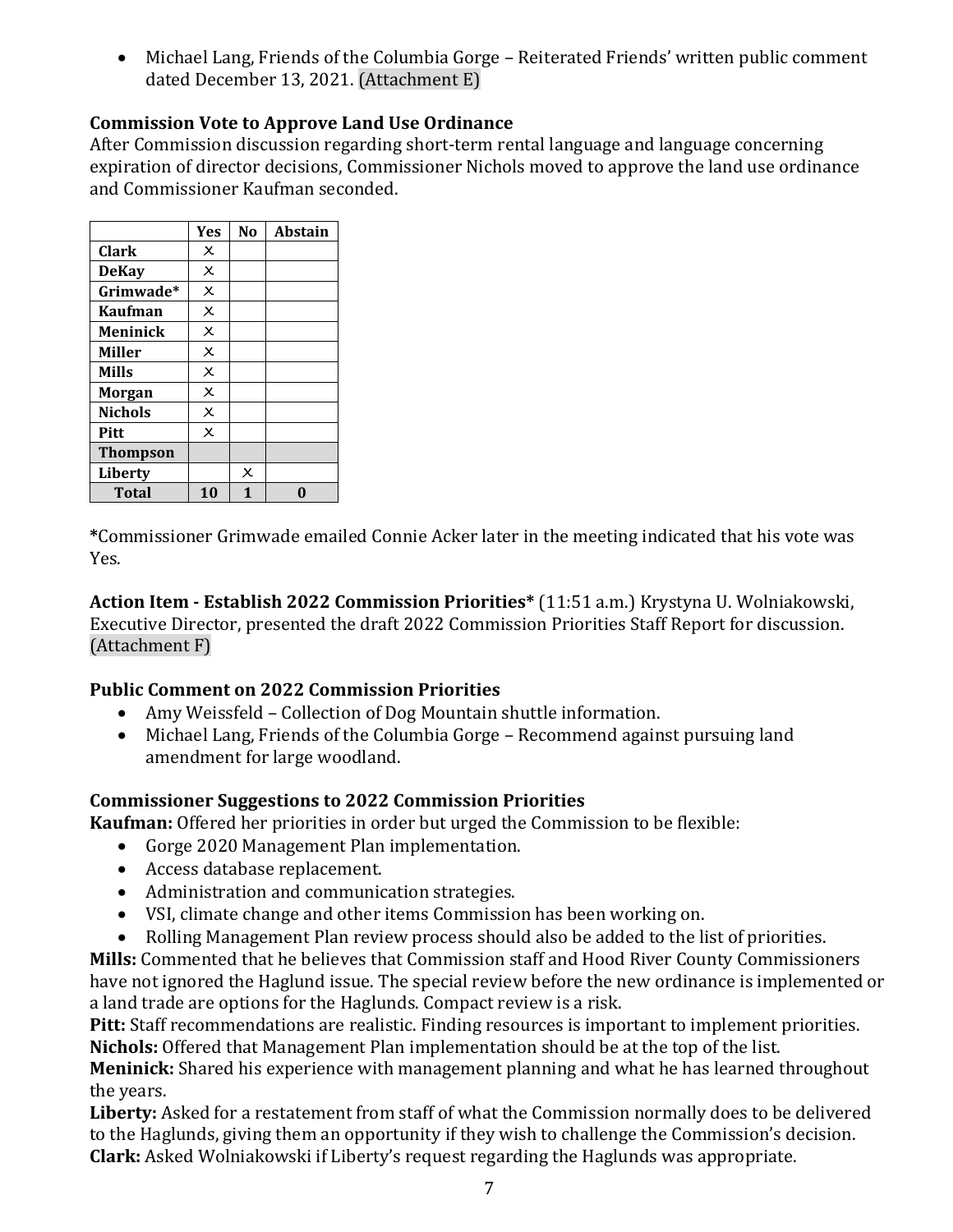**Wolniakowski:** Responded that staff will provide a recommendation to the Commission in February 2022.

**Kaufman:** Asked for a specific motion to outline the 2022 Commission priorities.

# **Commission Vote to Establish 2022 Commission Priorities**

Chair Liberty moved to adopt 2022 Commission Priorities as follows: *1) Gorge Management Plan implementation, 2) Communications and outreach and all items listed as 2021 priorities, 3) new priorities as time allows.* Commissioner Pitt seconded the motion.

|                 | <b>Yes</b>                | No | <b>Abstain</b> |
|-----------------|---------------------------|----|----------------|
| <b>Clark</b>    | $\times$                  |    |                |
| <b>DeKay</b>    | $\times$                  |    |                |
| Grimwade        |                           |    |                |
| Kaufman         | $\boldsymbol{\mathsf{x}}$ |    |                |
| <b>Meninick</b> | $\times$                  |    |                |
| Miller          | $\times$                  |    |                |
| <b>Mills</b>    | $\overline{\mathsf{x}}$   |    |                |
| <b>Morgan</b>   | $\times$                  |    |                |
| <b>Nichols</b>  | $\times$                  |    |                |
| Pitt            | $\boldsymbol{\mathsf{x}}$ |    |                |
| <b>Thompson</b> |                           |    |                |
| Liberty         | $\times$                  |    |                |
| <b>Total</b>    | 10                        | በ  |                |

**U.S. Forest Service NSA Manager's Report** (1:00 p.m.) Donna Mickley provided an update on Forest Service activities in the National Scenic Area:

- Focused on funding from Infrastructure bill which will allow pace and scale of fuels treatment projects.
- Making progress with Great American Outdoors funding.

**BREAK** – 1:03 p.m. – 1:17 p.m.

**Bylaws Discussion:** (1:17 p.m.) At the November Commission meeting, a suggestion was made to automatically include the immediate past-Chair as a member of the Executive Committee. The Commission discussed this suggestion and decided to change the bylaws accordingly. (Attachment G)

### **Commission Vote to Amend Bylaws:**

Commissioner Kaufman moved to: *Amend the Bylaws per the December 14, 2021, staff report.* Commissioner Mills seconded the motion.

|                 | <b>Yes</b>                | No | <b>Abstain</b> |
|-----------------|---------------------------|----|----------------|
| <b>Clark</b>    | $\times$                  |    |                |
| <b>DeKay</b>    | $\overline{\mathsf{x}}$   |    |                |
| Grimwade        |                           |    |                |
| <b>Kaufman</b>  | $\times$                  |    |                |
| <b>Meninick</b> | $\times$                  |    |                |
| Miller          |                           |    |                |
| <b>Mills</b>    | $\boldsymbol{\mathsf{x}}$ |    |                |
| <b>Morgan</b>   | $\boldsymbol{\mathsf{x}}$ |    |                |
| <b>Nichols</b>  | $\times$                  |    |                |
| Pitt            | $\times$                  |    |                |
| <b>Thompson</b> |                           |    |                |